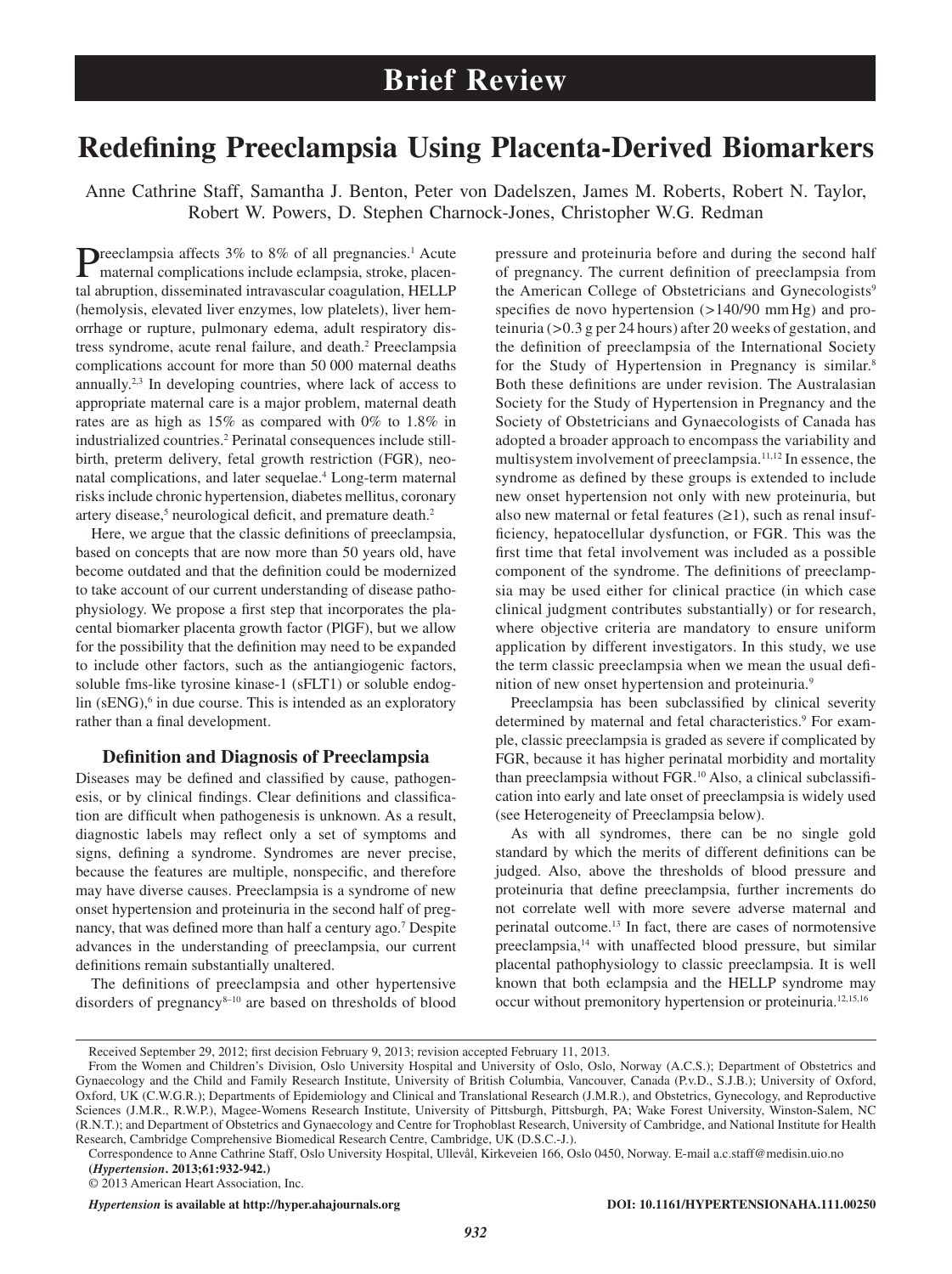#### **Pathogenesis of Preeclampsia**

# **Maternal Systemic (Vascular) Inflammatory Responses: Normal Pregnancy and Preeclampsia**

Compared with the nonpregnant state, normal pregnancy is characterized by a low-grade systemic inflammatory response, which is further enhanced in preeclampsia.<sup>17</sup> It is important to recognize that inflammation is a multisystemic integrated response which, when manifested in the circulation, activates endothelial cells as well as inflammatory leukocytes and platelets, inducing changes in coagulation proteins and  $complement<sup>18,19</sup>$  as well as changes in circulating proinflammatory cytokines.<sup>20,21</sup> Oxidative stress is both a cause<sup>22,23</sup> and consequence of inflammation. Systemic inflammation induces other metabolic adaptations, including increased insulin resistance.24 All of these changes are characteristic of preeclampsia and have been reviewed elsewhere.<sup>24-28</sup>

# **Role of the Placenta**

The placenta is both necessary and sufficient for the development of preeclampsia. A fetus is not required, because preeclampsia occurs with hydatidiform mole,<sup>29</sup> and preeclampsia is also reported for pregnancy implanted outside the uterus.<sup>30</sup> The syndrome resolves after delivery or attrition of the placenta. How the placenta contributes to the syndrome seems to vary and has led to the broad concepts of placental or maternal preeclampsia. The former is hypothesized to reflect an interaction between an abnormal placenta and a normal maternal vasculature; the latter is hypothesized of a normal placenta in the setting of an abnormal maternal vasculature. Throughout this paper, maternal and placental preeclampsia refer to concepts that are hypothetical rather than explicit diagnoses. The dichotomy is also somewhat artificial, because in most cases there is varying contribution of both causes. The possible synergistic interactions between the maternal and placental preeclampsia have been previously presented from a theoretical analysis.<sup>31</sup> In fact, maternal–placental preeclampsia, when both processes are clearly evident, are associated with the most severe early forms and early onset of the disorder. Intrinsic to these concepts is the evidence that even a normal placenta is an inflammatory burden to the mother. This burden increases with advancing gestation as the placenta grows. Hence, from this perspective, preeclampsia is not a fundamentally different state from normal pregnancy, but one where placental-induced changes are exaggerated to the point of decompensation.<sup>17</sup>

Maternal perfusion of the placenta depends on  $\approx 30$  to 60 uteroplacental spiral arteries, $32$  which may be affected by 3 related, relevant pathologies: poor placentation, acute atherosis, and thrombosis, which will be described below.

## **Placentation and Placental Preeclampsia**

During placentation, between weeks 8 and 18, the placental bed and its spiral arteries are invaded by mononuclear extravillous fetal cytotrophoblasts. This invasion into the decidua (the endometrium of pregnancy) and the inner third of the myometrium occurs either interstitially or via the blood vessels.<sup>33</sup> The endovascular cytotrophoblast enters the lumina of the spiral arteries, which are extensively remodeled in their inner myometrial and terminal decidual segments. The invaded

segments lose their smooth muscle and become widely dilated, which reduces the velocity, pressure, and pulsatility of uteroplacental flow, while spiral artery blood volume flow is calculated to increase only modestly.<sup>32</sup> In preeclampsia, endovascular trophoblast invasion is restricted to the peripheral, decidual segments of the spiral arteries,<sup>34</sup> which are incompletely remodeled<sup>33</sup> and retain their smooth muscle and elastic lamina. These incompletely remodeled spiral arteries remain more tortuous, thick-walled, and less dilated than the normally transformed arteries. Burton proposed that this dysfunctional flow may not cause chronic placental hypoxia, per se,32 but that the retention of vasoactive smooth muscle in the vessels results in intermittent hypoperfusion leading to oxidative stress. Furthermore, the intervillous space is hydrodynamically stressed by high-velocity perfusion, secondary to the minimally dilated terminal segments of the spiral arteries. The release of a number of trophoblast-derived factors is stimulated by this placental stress, and these factors contribute to the exaggerated maternal inflammatory response seen in preeclampsia.<sup>6</sup> Such placental-derived factors include the antiangiogenic proteins, sFLT1 or soluble vascular endothelial growth factor (VEGF) receptor  $1^{35}$  and sENG,  $3^6$  as well as proangiogenic PlGF or PGF. The maternal circulating concentrations of sFLT1 and sENG are elevated in preeclampsia, whereas the circulating concentrations of free PlGF are lower (see Circulating PlGF in Normal and Complicated Pregnancies) compared with normotensive pregnancies. Current assays lack sensitivity enough to measure the low levels of free plasma VEGFA in pregnancy<sup>37,38</sup> or cannot measure the relevant isoforms.<sup>39</sup> The net result of this angiogenic imbalance is speculated to increase maternal vascular inflammation with generalized endothelial dysfunction<sup>40</sup> and induce the maternal signs of preeclampsia, including de novo onset of hypertension and preeclampsia.

In contrast, maternal preeclampsia is not necessarily associated with abnormal placentation and inadequate perfusion. Maternal endothelial dysfunction is already present, because of preexisting vascular dysfunction, and is further exacerbated as a result of the physiological burden of pregnancy.<sup>41</sup>

The effect of poor placentation has been incorporated into a 3-stage model of preeclampsia.42 Incomplete tolerization to the allogenic fetus, presumed to occur very early in pregnancy (Stage 1), is thought to underlie incomplete placentation with reduced remodeling of maternal uteroplacental spiral arteries (Stage 2). Enhanced placental oxidative and endoplasmic reticulum stress ensues, with release of diverse placental factors into the maternal circulation that cause excessive systemic inflammation, endothelial dysfunction, and the signs of preeclampsia (Stage 3).43

#### **Acute Atherosis and Spiral Artery Thrombosis**

Acute atherosis is a lesion confined to the distal ends of spiral arteries that are not remodeled more proximally.32 Acute atherosis consists of subendothelial foam cells (lipid-filled, CD68-positive macrophages), fibrinoid necrosis, and perivascular lymphocytic infiltration.<sup>44</sup> Systemic vascular inflammation, combined with a proatherogenic profile of plasma lipids, is present in normal pregnancy, but exaggerated in preeclampsia.45,46 Not all preeclamptic women develop acute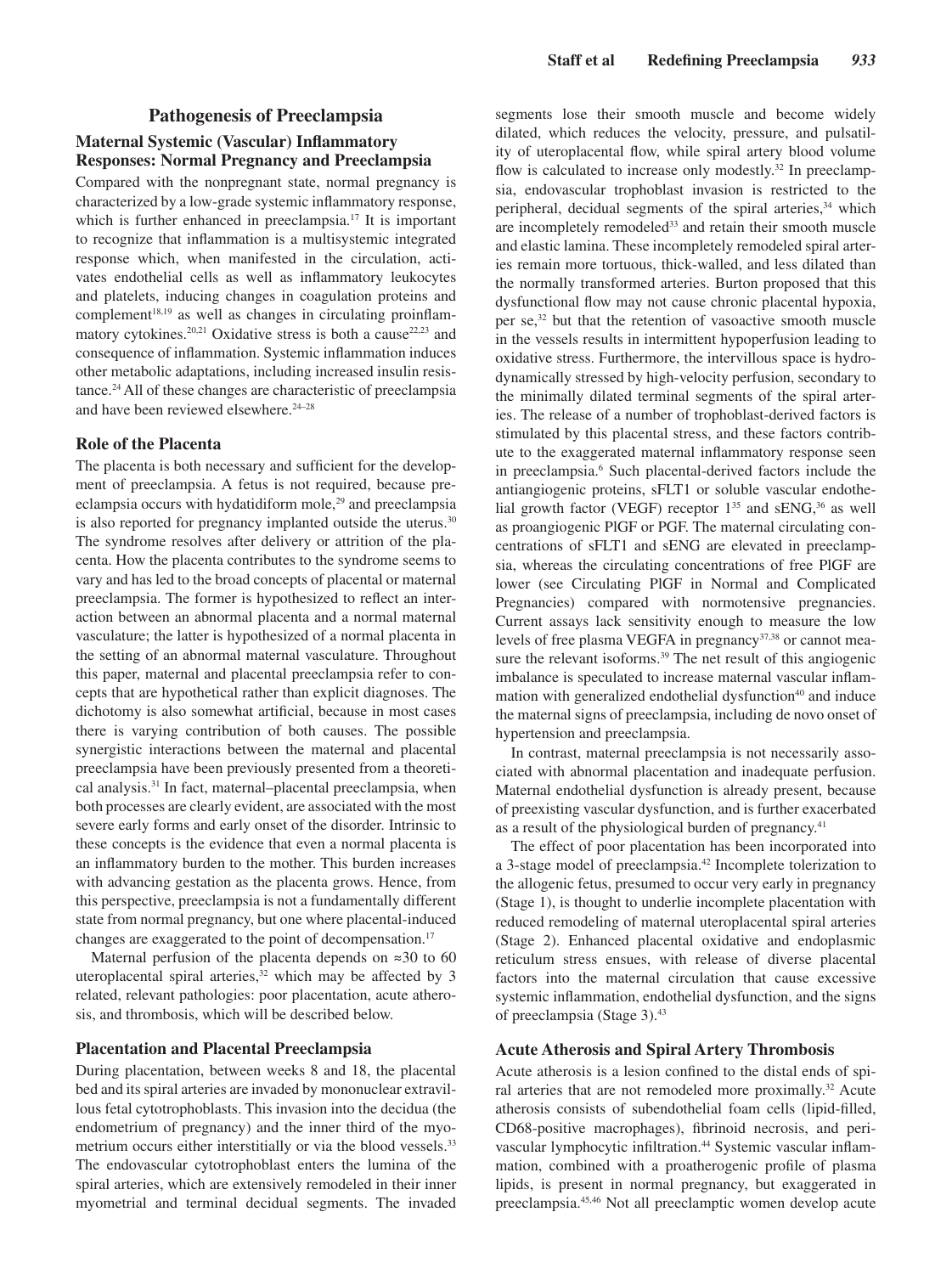atherosis,45,47 and some pregnancies without preeclampsia show acute atherosis, especially when complicated by FGR.<sup>48</sup> It has also been documented in first trimester decidual vessels with the antiphospholipid syndrome,<sup>49</sup> at a time when preeclampsia by definition cannot occur. These observations are consistent with a localized inflammatory response in the uteroplacental spiral arterial wall, similar to the processes also occurring in atherosclerosis.40,50

Acute atherosis would be expected to have a major impact on intervillous blood flow, as it substantially reduces vessel caliber.32,51 The lesion predisposes to local thrombosis and complete arterial obstruction, leading to placental infarction downstream of the occluded spiral artery.<sup>52,53</sup> Thus, dysfunctional perfusion of the placenta attributable to poor placentation is likely to be exacerbated by acute atherosis.

# **Other Placental Pathology: Trophoblast Oxidative Stress and Necrosis**

In the proposed model of abnormal spiral artery remodeling in preeclampsia, syncytiotrophoblast (the multinucleated placental microvillous epithelium in direct contact with maternal blood) is subjected to oxidative stress and may show focal necrosis. In severe cases, there are substantial morphological changes in syncytiotrophoblast,<sup>54</sup> and evidence of endoplasmic reticulum<sup>55</sup> and oxidative stress.<sup>25,26,56–62</sup>

Among the stress responses of syncytiotrophoblast, the most relevant to preeclampsia include increased apoptosis,<sup>63</sup> and secretion of antiangiogenic<sup>64</sup> and proinflammatory products,<sup>65</sup> which together contribute to the maternal syndrome. Circulating synctyiotrophoblast–derived extracellular vesicles are increased in preeclampsia and are likely to further amplify these maternal inflammatory responses.<sup>66</sup>

# **Heterogeneity of Preeclampsia**

Preeclampsia is heterogeneous in its presentation as well as in its association with long-term consequences for mother and child. Two broad types of preeclampsia have been suggested: placental and maternal.<sup>41</sup> It is generally agreed that poor placentation is strongly associated with FGR, even in the absence of preeclampsia, but it is less clearly documented in association with preeclampsia and normal fetal growth. Thus, when Ness and Roberts pointed out that 70% of infants of preeclamptic women do not show FGR, this suggested that abnormal placentation is not likely to be associated with the majority of cases of preeclampsia.41 It later emerged that FGR is a feature of early, not term, disease, <sup>67,68</sup> suggesting that poor placentation is more likely to underlie this presentation.

Most preeclampsia occurs at term, that is, after 37 weeks' gestation.<sup>69,70</sup> Although term preeclampsia is less often associated with placental dysfunction, severe maternal complications can still occur. For example, 20% of cases with HELLP syndrome<sup>71</sup> and 55% of cases with eclampsia<sup>15</sup> occur at term. In other words, term preeclampsia is not benign just because the fetus is less threatened by FGR, such as in early-onset preeclampsia.

## **Long-Term Health After Preeclampsia**

After a preeclamptic pregnancy, both offspring and mothers have increased risks of long-term cardiovascular risk.<sup>72</sup> In a systematic review and meta-analysis, Bellamy et al<sup>73</sup> found a relative maternal risk of 3.7 for hypertension, 2.2 for ischemic heart disease, 1.8 for stroke, and 1.8 for venous thromboembolism, 5 to 15 years after preeclampsia. The association between preeclampsia and subsequent cardiovascular mortality and morbidity strengthens with more severe preeclampsia, including early onset, recurrent disease, and neonatal morbidity.74–78 The risk for coronary heart disease, stroke, and other cardiovascular events is the highest among women who develop both maternal signs of preeclampsia (hypertension and proteinuria) and manifest abnormal placentation function, such as FGR, especially with preterm delivery.<sup>79</sup> There are also substantial consequences for the child in later life. Preeclampsia may lead to premature delivery, FGR, or both. Although the risk of later hypertension is increased with preterm delivery, with or without preeclampsia, the underlying endothelial dysfunction differs.<sup>80</sup> However, even delivery at term after maternal preeclampsia also confers increased risks of later arterial disease. The complexities are well reviewed recently by Davis et al.<sup>81</sup>

## **Diagnosing Subtypes of Preeclampsia**

Maternal preeclampsia is suggested to be driven by an exaggerated maternal response to pregnancy and a normal functioning placenta, as occurs in the well-defined states of systemic inflammation associated with chronic hypertension, obesity, and type 2 diabetes mellitus, or with the metabolic syndrome, when these conditions coexist.<sup>82-84</sup> During the second half of pregnancy, the combination of the normal systemic inflammation of pregnancy and preexisting vascular inflammation may be excessive and generate the clinical features of the preeclampsia syndrome (Stage  $3$ ).<sup>42</sup> If true, then this condition, on its own, would not be associated with abnormal placentation and placental perfusion, such as FGR or markers of syncytiotrophoblast stress.

The view of dichotomous placental and maternal preeclampsia is likely simplistic. It is probable that the impact of preexisting systemic inflammation would not be confined to the end of pregnancy. For example, it is not known whether pregestational systemic inflammation (as with obesity) or insulin resistance (as with pregestational type 2 diabetes mellitus) could affect uteroplacental spiral artery remodeling and placentation, contributing to mixed types of preeclampsia. Or if systemic inflammation were reflected in decidual tissue at the time of conception and subsequent placentation, then increased local production of inflammatory cytokines, such as tumor necrosis factor-α, could also possibly inhibit trophoblast invasion and thereby adversely affect placentation,<sup>85</sup> leading to the development of preeclampsia. It is more likely that preeclampsia is predominantly placental or predominantly maternal.

Early- and late-onset preeclampsia have different attributes and are now generally accepted as subtypes of preeclampsia.10 The Table summarizes the clinical differences to help illustrate the points that we make subsequently in this study. A threshold of 34 weeks is usually used to distinguish the 2; more reliably defined as the time of delivery, not the time of onset. The former is objective, the latter is subject to bias, especially that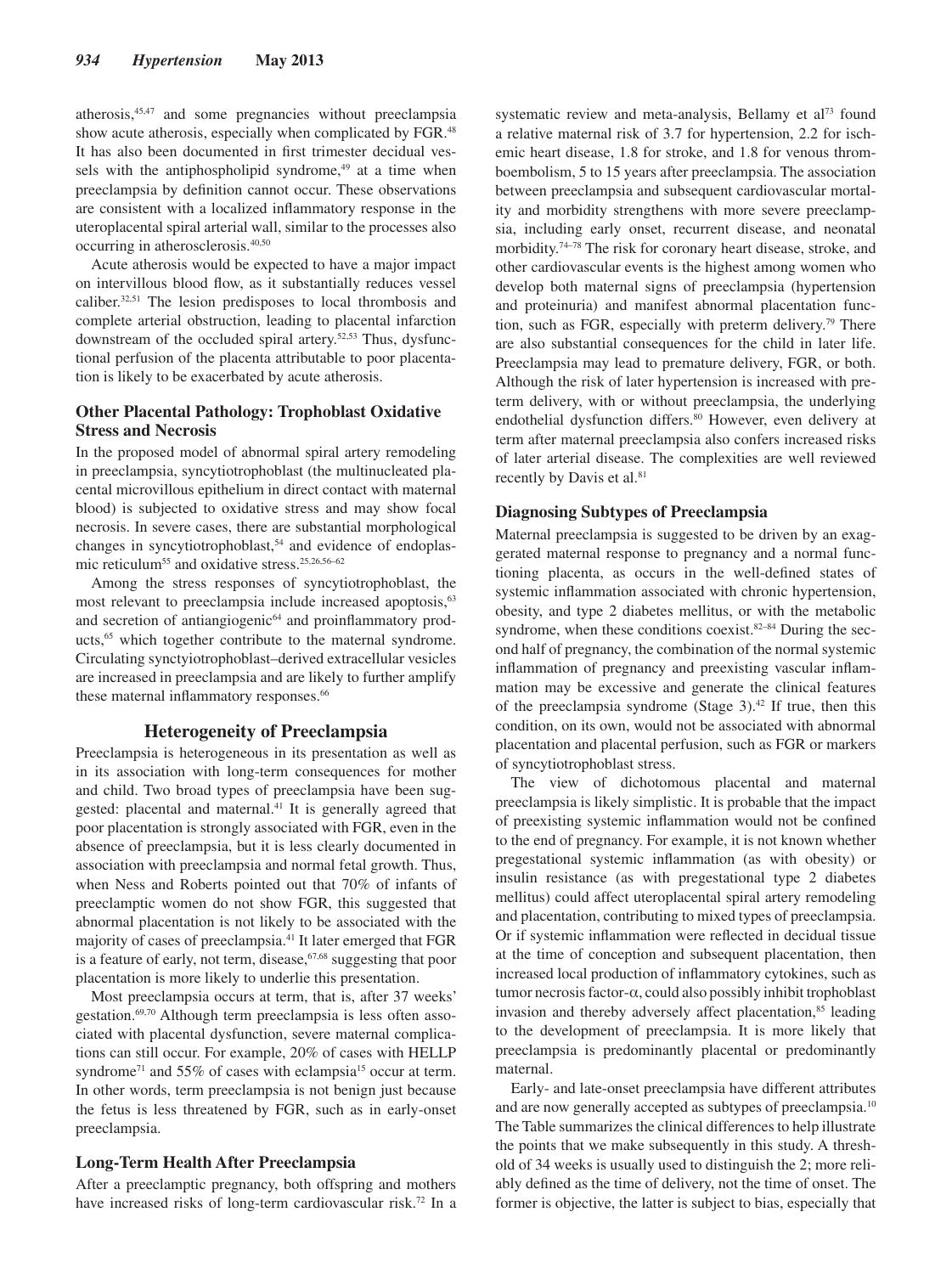of the availability of adequate clinical observations before the time of diagnosis.

Although early-onset preeclampsia is considered primarily placental, there is also evidence for a much greater risk of later life maternal cardiovascular disease. Hence, early-onset preeclampsia includes both placental and maternal components. Late-onset preeclampsia appears to have a weaker placental component. Nonetheless, there is still evidence for an increased incidence of placental pathology and abnormal spiral artery remodeling compared with normal pregnancy.<sup>98</sup> Thus, mixed placental–maternal disease may also be a feature in the late-onset disease, but with a smaller placental component.

## **Why Redefine Preeclampsia?**

The current definition of preeclampsia is a relic of the past when the disorder was not well understood. Now that circulating trophoblast–derived biomarkers of preeclampsia are recognized, placental components of the syndrome can be separately identified and incorporated into its definition. We propose that these components could be used to define subtypes of preeclampsia. This approach would acknowledge that there appears to be 2 routes to Stage 3 of the syndrome.42 The first is primarily driven by poor placentation (early Stages 1 and 2) and the second by underlying maternal abnormalities. An updated definition of preeclampsia directed by more exact pathophysiological understanding of the various forms of the syndrome would be helpful for improved clinical management of the mother and fetus during pregnancy, for targeting intervention, and for appropriate follow-up after pregnancy. Thus, a redefinition may contribute to better maternal and offspring health in the short and long terms.

# **Redefining Preeclampsia Using Circulating Trophoblast–Derived Biomarkers**

One of the objectives of this study is to propose that preeclampsia can be redefined on the basis of placental contributions to the syndrome. Given current evidence, we suggest that

|                                                                                          | Reference(s) |
|------------------------------------------------------------------------------------------|--------------|
| More Common in Early-Onset Preeclampsia                                                  |              |
| More fetal growth restriction                                                            | 67           |
| Higher perinatal mortality                                                               | 86           |
| More placental pathology (see comments in text)                                          | 87–89        |
| Higher maternal mortality                                                                | 76,90        |
| Higher recurrence rate                                                                   | 91           |
| Lower nulliparity rate                                                                   | 92           |
| Higher rate of remote postpartum medical complications after<br>premature preeclampsia   |              |
| Higher remote risk of maternal cardiovascular disease,<br>including chronic hypertension | 76,93        |
| More often maternal remote metabolic syndrome                                            | 94           |
| More often maternal remote renal disease                                                 | 95           |
| Increased risk of maternal death of cardiovascular disease                               | 76           |
| Higher remote risk of cardiovascular disease in the offspring                            | 81,96,97     |

levels of circulating PlGF could be considered for this purpose, where a redefinition of preeclampsia includes low-circulating PlGF in pregnancy as a biomarker for poor placental function (section 6). In the following sections, we describe the biological source of PlGF, significance in pregnancy, evidence for its use as a marker of placental preeclampsia, problems with its measurement, its use in a new definition of preeclampsia, and further research that is needed.

We do not know how well PlGF will serve as a single marker for preeclampsia, or whether performance might be enhanced in combination with other biomarkers (eg, sFLT1 or sENG). This is a first, not a final step to a new definition. New data should emerge when we have completed meta-analyses across cohorts in the CoLab Angiogenic Factor study (see Future Research). Nevertheless, several arguments favor a primary focus on PlGF. First, the placenta is the predominant source of circulating PlGF, whereas endothelial cells, peripheral blood mononuclear cells, and even adipose tissue also are sources of circulating sFlt1.99–101 Second, alterations in circulating PlGF concentration can be detected in the first trimester of pregnancy in women destined to develop preeclampsia, before notable changes in sFlt1.102 Finally, in most studies PlGF is a more sensitive and precise predictor of preeclampsia and FGR than any other single biomarker.<sup>103-106</sup>

Biomarkers that are predominantly maternal in origin (such as inflammatory cytokines or angiotensin II Type I receptor-autoantibodies; see Other Potential Biomarkers for Redefinition of Preeclampsia) would be expected to reflect maternal not placental pathophysiology of preeclampsia and for this reason are not the focus of this review.

# **Cellular Sources and Regulation of Circulating PlGF in Nonpregnancy and Pregnancy**

PlGF was discovered  $>20$  years ago,<sup>107</sup> but its biological importance is still unclear.<sup>108</sup> It is highly expressed during pregnancy in the placenta, in particular by the syncytiotrophoblast. In nonpregnant individuals, low levels are normally produced by the heart, lung, thyroid, skeletal muscle, and adipose tissue.109 The cellular sources within these tissues include endothelium, inflammatory cells,<sup>110</sup> and cardiomyocytes.<sup>111</sup> PIGF is inducible in fibroblasts,<sup>112</sup> where it can stimulate wound healing.113 Similarly, after myocardial injury, it can enhance repair via local angiogenesis, vasculogenesis, and cardiomyogenesis.108 Circulating levels of PlGF in normal, nonpregnant individuals are low, if not undetectable with present assays.114 However, increased circulating PlGF has emerged as a prognostic marker for clinical outcomes in nonpregnant patients with acute coronary syndromes.115,116 Loss or inhibition of PlGF appears to have little effect on normal health, but PlGF is necessary to stimulate angiogenesis in pathological settings.<sup>117</sup> PIGF has been recognized as a mediator of the angiogenic switch in malignant, inflammatory, and ischemic disorders.107 The important role of PlGF in angiogenesis has recently been reviewed elsewhere.<sup>118</sup>

In uncomplicated pregnancy, PlGF can be detected in the maternal circulation from 8 weeks gestation, with a substantial increase in concentration until 29 to 32 weeks gestation. Levels decline thereafter until delivery.<sup>38,102,119</sup> Fetal trophoblasts are the primary source of circulating PlGF in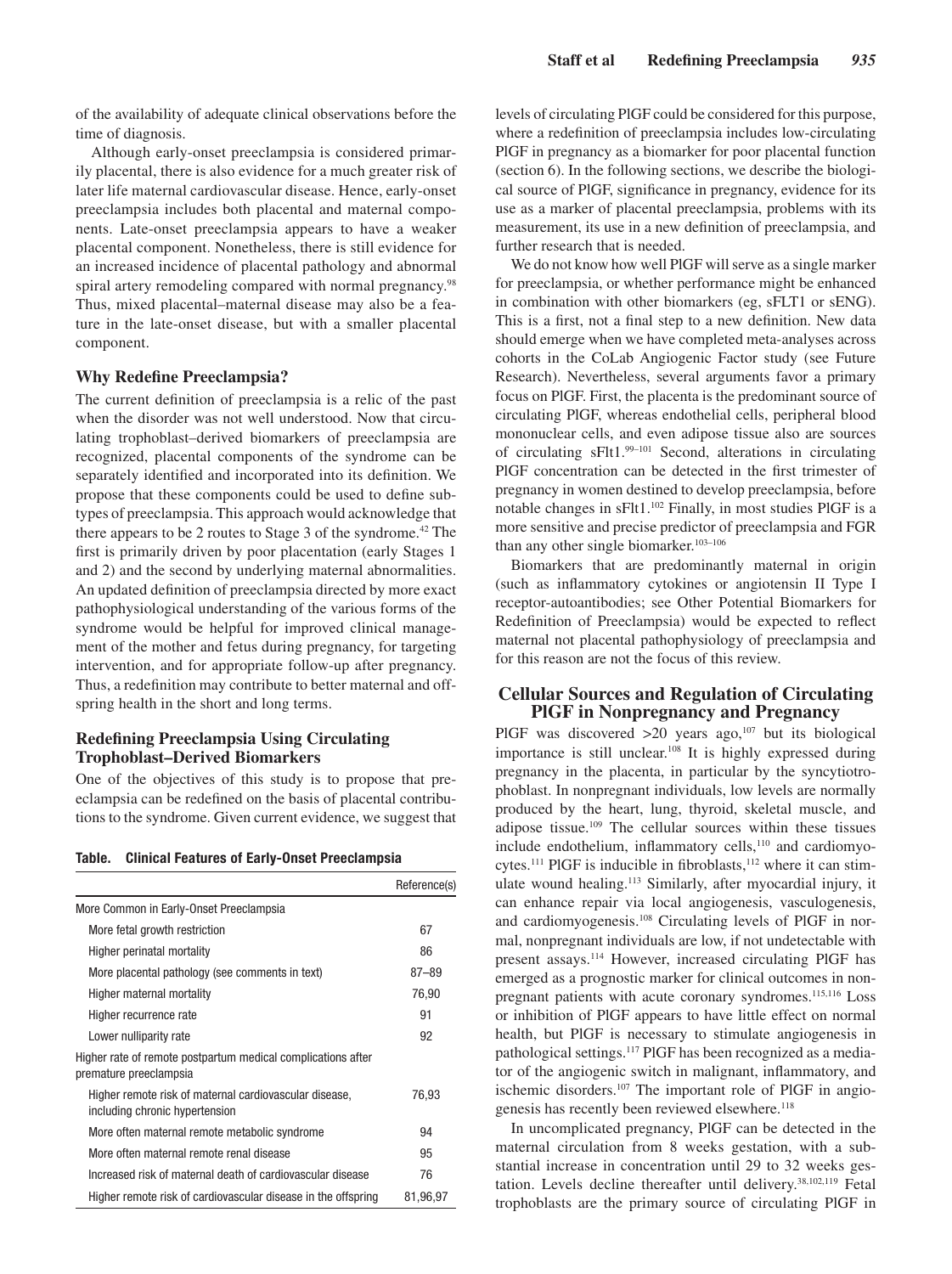pregnancy. Cultured cytotrophoblast and syncytiotrophoblast isolated from normal pregnancies contain PlGF mRNA and secrete PlGF.<sup>120,121</sup>

#### **Regulation of PlGF Release and its Actions**

The molecular regulation of *PlGF* gene expression in placental villi and trophoblast cells is not entirely clear, but can be mediated via the protein kinase A pathway<sup>122</sup> and via a transcription factor called glial cells missing- $1$ .<sup>123</sup> The promoter for the human *PlGF* gene contains nuclear factor κBbinding sites, and overexpression of nuclear factor κB or hypoxia-activated nuclear factor κB increases *PlGF* mRNA in some cells.122,124

VEGF mRNA is upregulated by hypoxia and hypoxia inducible factors, but the *PlGF* gene responds variably to these factors. It contains, however, other recognition sequences for the cAMP responsive–binding protein,<sup>122</sup> nuclear factor κB, and the hypoxia-induced metal transcription factor 1 (summarized in Reference 117). In many tissues, PlGF is induced by hypoxia, but not in trophoblasts where it is repressed, $125$ although contrary changes have been reported.<sup>126</sup> We have observed that in trophoblasts, the VEGF gene promoter is activated by the hypoxia inducible factor mimetic CoCl<sub>2</sub> whereas in the same cells the *PlGF* promoter is downregulated by  $CoCl<sub>2</sub>$  (C. Depoix and R.N. Taylor, unpublished results). Intervillous  $pO_2$  tends to decrease with advancing gestational age in normal pregnancy.<sup>127</sup> This may, at least in part, account for the falling circulating levels of PlGF from early in the third trimester. In contrast, in preeclampsia, these trends are likely to be exaggerated associated with lower circulating PlGF.

The balance between pro- and antiangiogenic factors and their receptors in the maternal circulation in pregnancy is complex and dynamic.125,126 There are many interactions involving PlGF in the circulation and pericellular environment that have the potential to dramatically alter PlGF function and the ensuing angiogenic response. The simplest model is that homodimeric PlGF is released from a variety of cell types (including trophoblast) and binds to its cognate cell surface receptor (VEGF receptor 1, also known as FLT1). Ligand binding induces dimerization of cell surface FLT1, activates its intrinsic intracellular kinase causing signals that stimulate proliferation or migration. A soluble splice variant form of FLT1 (sFLT1), acting as a decoy receptor, competitively inhibits binding of free PlGF to its activating cell surface receptors. However, free sFLT1 can also associate with monomeric forms of cell-bound FLT1 or KDR (VEGF receptor 2) and block their signaling. In this way, soluble FLT1 can act as a dominantnegative and inhibit both PlGF and VEGFA signaling.128 As PlGF only binds to VEGF receptor 1, its presence can alter the partitioning of VEGFA between FLT1 and KDR and increase its bioavailability to KDR. Furthermore, there is evidence that, in cells that synthesize both VEGFA and PlGF, these growth factors can heterodimerize. Because PlGF only interacts with FLT1, the heterodimers will only be able to act with FLT1.

An additional complexity is that PlGF, like VEGFA, is expressed in multiple isoforms, derived from differential splicing of the primary gene transcripts. PlGF-2 and -4 contain basic domains with high affinity for heparan sulfate proteoglycans. This is also true of FLT1, hence all these interacting moieties can be adsorbed to heparan sulfate proteoglycans on the cell surface without eliciting a signaling response.<sup>129,130</sup> It is likely that such immobilized molecules also interact with other binding partners (growth factors, transmembrane or soluble receptors, respectively) and sequester them from the local cellular environment. As suggested above, different splice variants (of PlGF, VEGFA, and sFLT1) interact with heparan sulfate with differing affinities. Thus, there are multiple equilibria among PlGF, VEGFA, sFLT1, membrane-bound receptors, and charged extracellular matrix molecules, which are affected by the binding kinetics and the affinities and concentrations of each of the components. Local concentrations are extremely difficult to determine, and therefore local cellular consequences of binding are hard to predict. Single-point measurements in serum or plasma of any 1 of these components will be influenced by all of these complex interactions. Specific assays may be influenced by  $\geq 1$  of these interactions, making robust predictions based on such assays problematic.

In circulation, it is postulated that PlGF and other angiogenic factors regulate maternal vascular function during pregnancy. VEGFA is a key survival factor for the vascular endothelium, and current understanding is that VEGFA works in concert with PlGF to maintain endothelial homeostasis, such as through VEGFA-dependent activation of endothelial NO synthase).35,131 PlGF may increase the bioavailability of VEGFA in circulation by altering its partitioning between the VEGF receptors.

# **Circulating PlGF in Normal and Complicated Pregnancies**

The past 2 decades of research have highlighted significant changes in circulating PlGF levels (as well as in sFLT1 and sENG levels) in pregnancies complicated by preeclampsia compared with normal pregnancy.35–37,98,119,132–147 Figure 1



**Figure 1.** Placental growth factor (PlGF) concentrations in the circulation of women with normal and complicated pregnancies. Maternal plasma was collected at the time of preeclampsia diagnosis (black triangles) or fetal growth restriction (FGR; black squares). The FGR cases were selected, because they also had placental histopathologic abnormalities indicative of poor perfusion. Uncomplicated pregnancies (grey circles) serve as references. As seen from the figure, most women with uncomplicated pregnancies have higher circulating PlGF than women with the classic definition of preeclampsia. In addition, normotensive women with placental FGR had abnormally low PlGF, validating the concept that the biomarker detects this placental problem. There are, however, cases of preeclampsia with high PlGF as well as normotensive controls with low PlGF. The discrimination between cases and controls is better before 35 weeks with early-onset disease.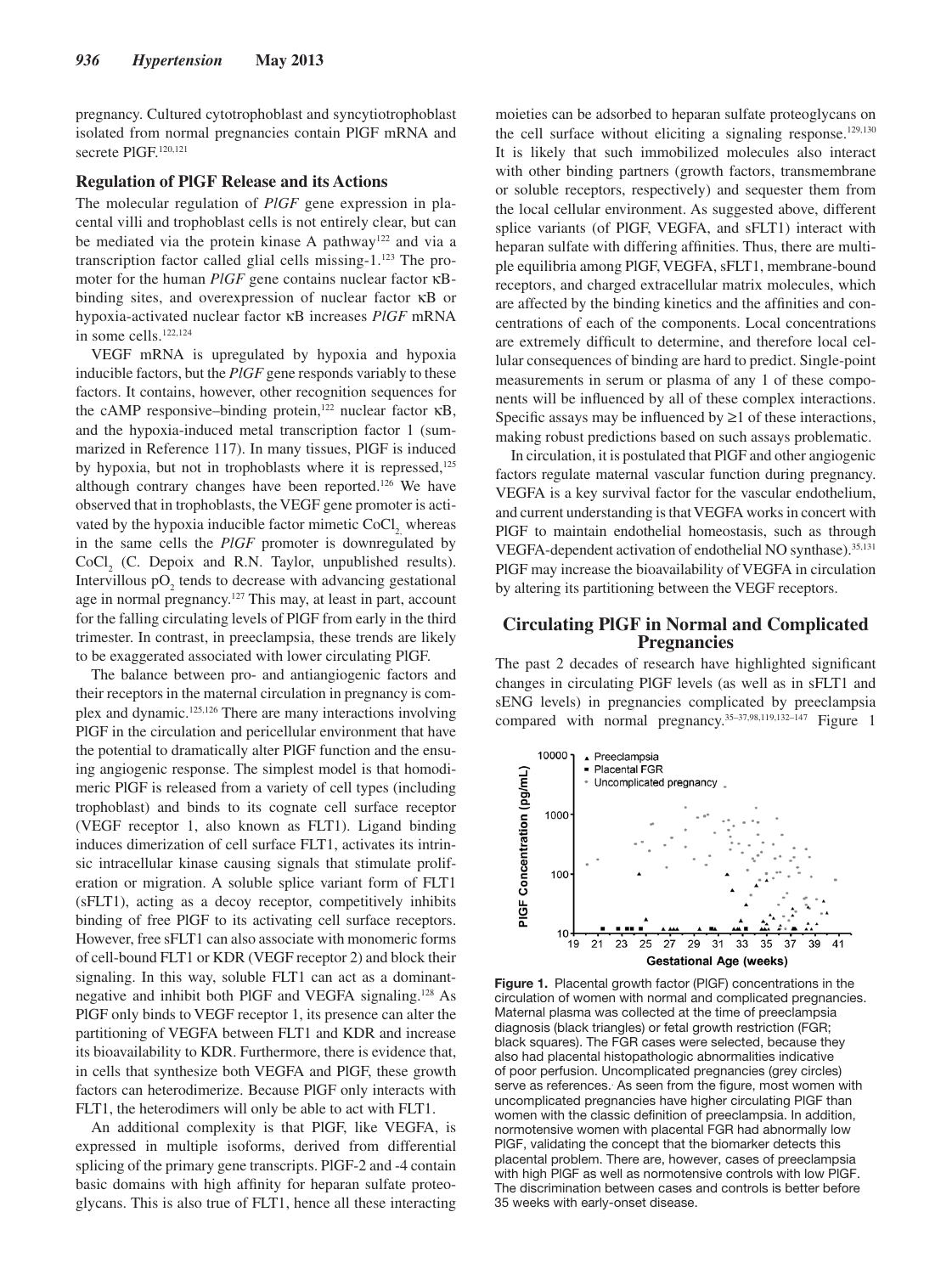demonstrates circulating PlGF across gestation in normotensive pregnancies. Free PlGF concentrations gradually increase in the maternal circulation from early pregnancy until 29 to 33 weeks gestation, followed by a gradual decrease until delivery. In pregnancies complicated by preeclampsia, PlGF concentrations are significantly lower relative to those of normal pregnancies at the same gestational age. Moreover, women who develop preeclampsia before 35 weeks gestation appear to have significantly lower concentrations of PlGF in circulation before the onset of disease and at the time of diagnosis. Preeclampsia diagnosed beyond 35 weeks gestation does not appear to be associated with such dramatic decreases in circulating PlGF nor in placental tissue levels.<sup>148</sup> In addition, cases with FGR associated with placental pathology indicative of poor placental perfusion had similarly low PlGF before 35 weeks, validating that this measure is one of placental function, but not of the maternal response to abnormal placental function. In addition, circulating levels of sFLT1 and sENG are also altered in preeclampsia. Significant elevations in both factors occur at the time of preeclampsia diagnosis and before the onset of disease,<sup>149</sup> although test accuracies of the individual markers are too poor for accurate prediction of preeclampsia.150 Mechanistically, it has been suggested that lower oxygen levels, or more likely fluctuation in oxygenation in the placenta, may lead to lower PlGF production by trophoblasts and altered release into maternal circulation<sup>151</sup> (see Cellular Sources and Regulation of Circulating PlGF in Nonpregnancy and Pregnancy above).

# **Does Low Circulating PlGF in Preeclampsia Reflect Abnormal Placentation?**

Circulating free PlGF levels are lowest in women who develop early-onset forms of the preeclampsia syndrome, which are associated with more placental pathology and FGR.38,119,133,152 Women who develop preeclampsia with FGR have further decreased levels of PlGF compared with women who develop preeclampsia without FGR.38 Most interestingly, low-PlGF concentrations are also observed in the circulation of women with growth restricted fetuses without preeclampsia.<sup>38,133,153</sup>

Smallness for gestational age can be used as a crude proxy to assign FGR outcomes, which will include pregnancies complicated by poor placentation. Hence, studies have found women who deliver a small for gestational age infant more likely to have lower circulating PIGF concentrations.<sup>38,133,154</sup> When placental pathology is used to define an FGR outcome, a stronger association with lower circulating PlGF is observed.153 These findings lead us to postulate that low maternal circulating PlGF concentration reflects placental dysfunction resulting in clinical manifestations of preeclampsia and FGR.

# **Extending the Definition and Diagnosis of Preeclampsia Using PlGF as a Placental-Derived Biomarker to Identify Specific Disease Subsets**

We propose that the definition of preeclampsia can be redefined on the basis of placental contributions to the syndrome. Using current evidence, we suggest that low PlGF in pregnancy indicates poor placentation with its clinical correlate of FGR with or without preeclampsia. Current definitions of preeclampsia depend on the clinical signs of hypertension and proteinuria, which are tertiary, maternal features of the placental disease, whereas trophoblast-derived markers are upstream, closer to the origins of placental preeclampsia and should be more sensitive and specific diagnostically, at least for the subtypes of preeclampsia that they can identify.

Figure 2 depicts different pathways that lead to a diagnosis of preeclampsia, and where measurements of circulating PlGF might distinguish whether there is placental pathophysiology or not. The exact threshold for low PlGF (or other dysregulated circulating placental–derived factors) would be gestational-age specific, because circulating PlGF varies across gestational weeks (see Circulating PlGF in Normal and Complicated Pregnancies above; Figure 1). An ongoing global collaboration among researchers involving the meta-analysis of PlGF across gestational ages, analytic platforms, and pregnancy phenotypes will establish normative distributions and could provide information for defining such thresholds (see Future Research below).



**Figure 2.** A model of extended definition of preeclampsia on the basis of placenta-derived biomarkers. The figure illustrates the main alternative pathways during pregnancy leading to same diagnosis of preeclampsia, with or without fetal growth restriction (FGR), or to development of FGR without preeclampsia. The pathways are differentiated by maternal circulating placenta growth factor (PlGF) as a biomarker of placental dysfunction. At present, it is not clear whether the addition of other placenta-derived biomarkers (such as soluble fms-like tyrosine kinase-1 and soluble endoglin), or even maternally derived biomarkers (such as inflammatory cytokines), should be added to this flow-chart to improve the definition and subclassification of preeclampsia types.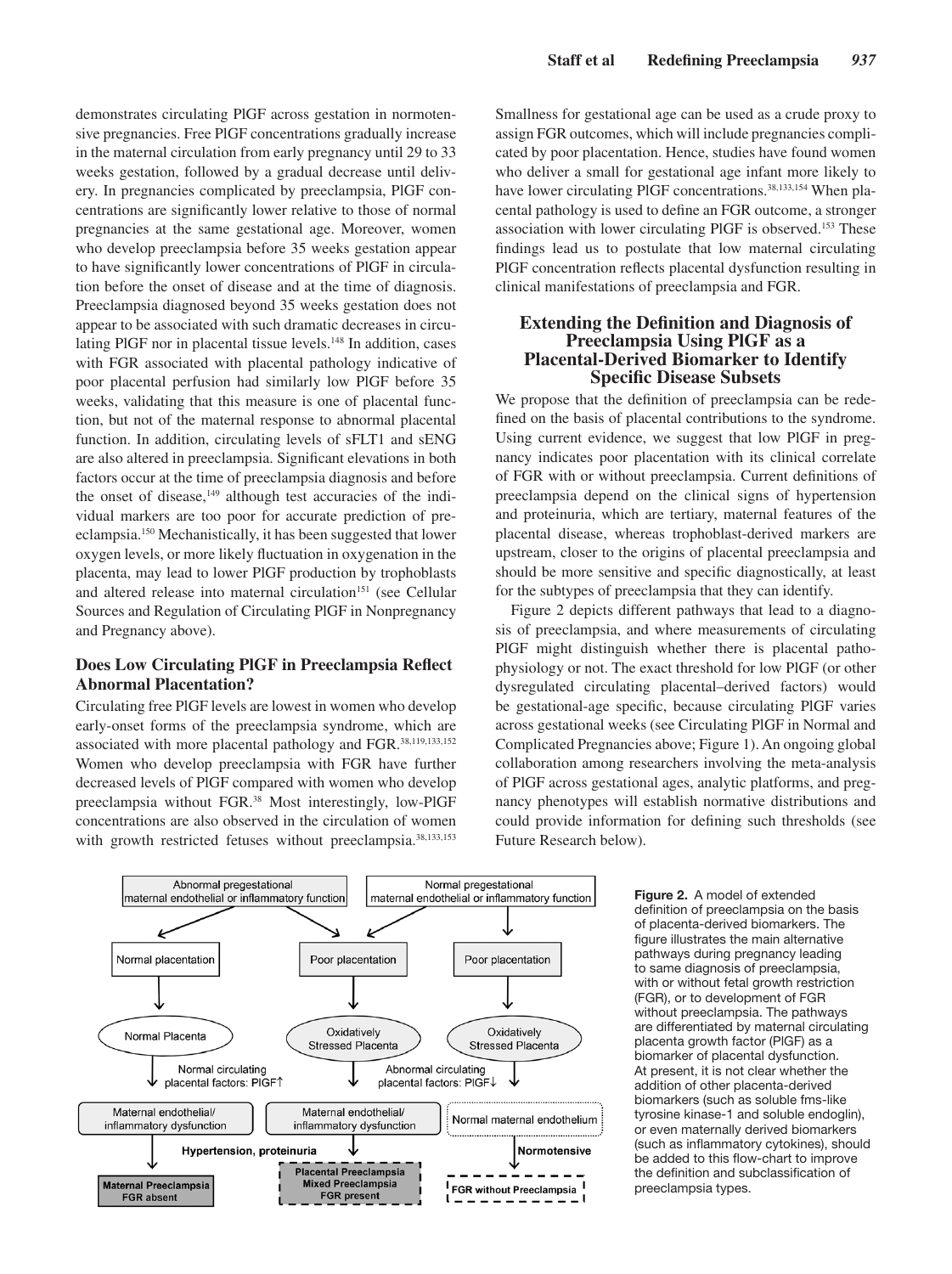It is not likely that any single marker for the maternal type of preeclampsia will be identified. It is likely there are several maternal pathways to preeclampsia. It will also be difficult to separate causal maternal factors from components of maternal response. For example, a marker that reflects maternal endothelial dysfunction (final Stage 3) would be expected to be elevated in the preeclamptic syndrome, regardless of its cause (maternal or placental).

It is not clear why FGR, secondary to poor placentation,<sup>153,155</sup> can yield similar changes in circulating proangiogenic and antiangiogenic factors without stimulating maternal hypertension and proteinuria. This again emphasizes the interaction of fetal and maternal factors, and the likelihood that a more appropriate interpretation is the predominance of maternal or preponderance of placental features in preeclampsia, rather than dichotomy of these factors in the genesis of preeclampsia.

The hypothesis that PlGF will discriminate a placental or a maternal predominance in the genesis of preeclampsia was supported by a recent study of the relationship of PlGF across pregnancy to preeclampsia.<sup>156</sup> Fifty women with preeclampsia could be clearly subdivided into 2 groups. Approximately half of the preeclampsia cases had consistently low PlGF from the start of the second trimester, whereas the other half had normal or high PlGF until delivery, similar to that of normal pregnant women. Those with persistent low PlGF had higher blood pressure in early pregnancy and after preeclampsia diagnosis, earlier gestational age at delivery, and more preterm birth compared with preeclamptic women with normal or high PlGF. These findings represent further evidence in favor of our proposal of using PlGF in a novel redefinition of preeclampsia.156

# **Limitations to Definitions Based on Circulating PlGF: Challenges of Measurement**

In Cellular Sources and Regulation of Circulating PlGF in Nonpregnancy and Pregnancy section, the complex dynamic equilibria that may affect measurements of PlGF, and certainly its interpretation, in the circulation or tissues, are described. We describe here additional factors that need to be taken into account when using PlGF as a placental-derived biomarker to redefine preeclampsia. Also, a role of other potential alternative biomarkers is briefly reviewed.

## **Different PlGF Assay Platforms**

There are several commercial PlGF assay platforms (using different antibodies and reagents) being used in preeclampsia research today.37,157,158 Different assays may differentially detect the 4 different isoforms of the PlGF molecule present in human pregnancy. As described in Cellular Sources and Regulation of Circulating PlGF in Nonpregnancy and Pregnancy section, there is a complex interaction between free and bound PlGF molecules and other angiogenic regulators, and at present it is not clear whether one analytic platform has an advantage over others in measuring the most clinically relevant PlGF concentration, or even whether a platform more specifically measures the PlGF form released by the placenta. We are not aware of any preeclampsia prediction studies comparing different platforms. However, there may be differences in the diagnostic performance between assays in diagnosing early-onset preeclampsia.<sup>157</sup>

## **Time and Costs for PlGF Analyses**

Most angiogenic factor assays are designed for experimental laboratory use. In daily clinical practice, it would be preferable to have access to a simple and rapid assay, based on a noninvasive procedure such as urine testing, to facilitate clinical decision-making. Testing of urinary PlGF is feasible, because the small PlGF molecule passes the glomerular filtration barrier, unlike the larger sFLT1 molecule. The interactions with other cellular and tissue components are much less of a problem but, to date, urinary concentrations have been less promising than circulating levels of PlGF for diagnosing preeclampsia.149,159

# **Other Potential Biomarkers for Redefinition of Preeclampsia**

In this review, we have proposed a redefinition of preeclampsia on the basis of placental contributions to the disease, using low-circulating PlGF as a biomarker for poor placental health. This does not exclude other relevant placentally associated biomarkers, which we have previously reviewed.<sup>149</sup> Among the most relevant biomarkers are the other angiogenic proteins that have been extensively investigated in relation to preeclampsia, namely sFLT1 and sENG.

It is also possible that markers of maternal sensitivity might further divide preeclampsia into pathophysiological relevant subtypes. For example, the Renin–Angiotensin System is dysregulated in preeclampsia, both in the circulation and in uteroplacental tissues.160 In preeclampsia, circulating angiotensin II is not increased, but Angiotensin II Type I receptor–mediated signaling pathways are activated,<sup>160</sup> of which agonistic autoimmune antibody against angiotensin II Type I receptor seems to be an important mediator. These autoantibodies<sup>161</sup> or other markers of maternal sensitivity (eg, greatly increased inflammatory activation) could indicate a subset of women in whom specific preventive or palliative therapy would be beneficial. This could be the next step in subdividing in preeclampsia in a pathophysiologically relevant manner.

# **Future Research**

To validate this proposal, we have begun work with The Global Pregnancy CoLaboration (CoLab). This was established in 2011 to facilitate cooperation among researchers who have data and sample collections for pregnancy-associated diseases ([http://pre-empt.cfri.ca/Members/ListofMembers/](http://pre-empt.cfri.ca/Members/ListofMembers/CoLaboratory.aspx) [CoLaboratory.aspx\)](http://pre-empt.cfri.ca/Members/ListofMembers/CoLaboratory.aspx). The CoLab Angiogenic Factor Study is a substudy within this collaboration. We are undertaking a metaanalysis of individual patient measurements of angiogenic factor concentrations that have been published from different laboratories, on different analytic platforms. We will test whether normal maternal blood PlGF concentrations (based on gestational-age–specific normograms, and normalized to allow comparison between various platforms) will be more characteristic of the maternal preeclampsia phenotype without a placental component, and whether these cases will show more constitutional susceptibility factors (such as preexisting diabetes mellitus, chronic hypertension, or obesity). We will also be able to analyze in more detail the differences in the distribution of PlGF concentrations in early- and late-onset disease. The concepts which we have presented here, with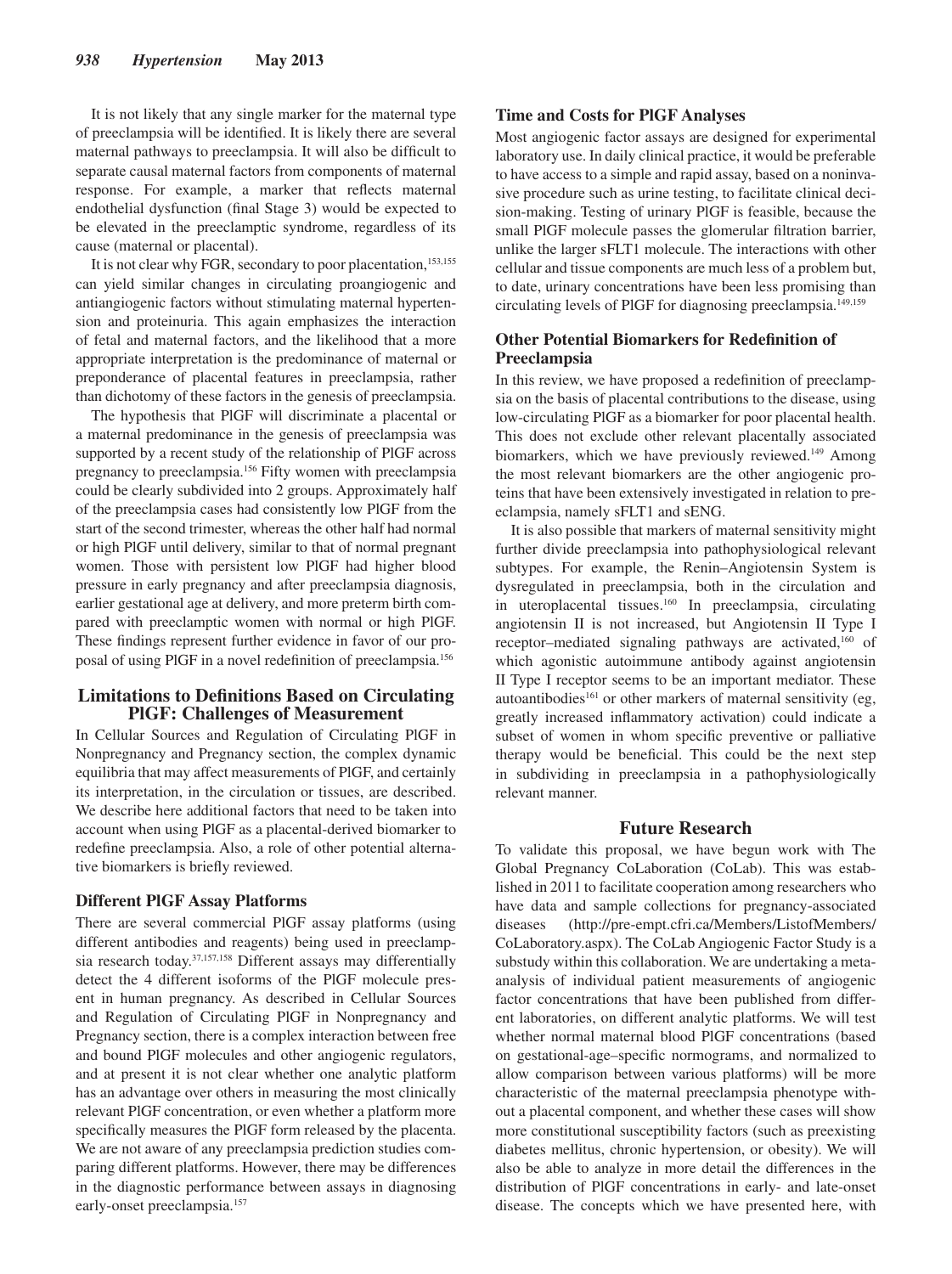PlGF as an example, will also be applied to other trophoblastderived factors, such as sFLT1 and sENG. It is our expectation that a combination of biomarkers reflecting both the placental (such as PlGF) and maternal (such as the recently investigated MR-proANP, midregional proatrial natriuretic peptide)<sup>162</sup> pathophysiology of preeclampsia may improve diagnostic accuracy and clinical management. Such combinations of placental- and nonplacental-derived biomarkers may also prove helpful in identifying pregnancies with FGR.

## **Advantages and Disadvantages of the Proposed Definition**

An improved classification of preeclampsia, based on pathologically relevant biomarkers such as PlGF, would be expected to improve the reliability and reproducibility of outcome assessment in studies of the prediction, diagnosis, or prevention of preeclampsia. This, in turn, would improve diagnostic clarity, risk stratification, and allocation of care, thus reducing unnecessary health expenditure. For example, given that preeclampsia is associated with long-term cardiovascular disease, as described in Heterogeneity of Preeclampsia, a biomechanistic classification of its components could improve prediction of short- and long-term cardiovascular consequences for mother and child, thus identifying target groups with the highest risk. These benefits remain to be proved. If, indeed, presentations that fit the classical definition of preeclampsia without evidence for placental dysfunction are compatible with the diagnosis of maternal preeclampsia, this would clarify many issues for research and clinical uses.

A major limitation is that application of the principle that we propose would probably address the definition only of a subset of the preeclampsia, namely that with a prominent placental component. Hence, other biomarkers would need to be sought to identify better the subsets that are not covered by this methodology. A potential flaw would be if the maternal and placental factors overlapped too much to discriminate the disease subtypes. Based on preliminary data, we believe that, at least, the inclusion of PlGF in the definition of preeclampsia would discriminate the 2 tails of the distribution, which would still be useful. Nonetheless, we await the results of the CoLab Angiogenic Factor Study metanalysis to resolve this concern. A disadvantage in the specific PlGF–based redefinition of preeclampsia would be that this blood-based tool would not be immediately accessible in the developing countries.

We look forward to a time when all laboratory and clinical studies of preeclampsia are conducted using objective outcomes; ones that are not defined solely by tertiary maternal features, but rather by whether or not preeclampsia is secondary to maternal, placental, or mixed (maternal and placental) inputs.

#### **Acknowledgments**

We thank the following colleagues for fruitful discussions at our seminar on a low-PlGF syndrome of pregnancy during the Society for Gynecological Investigation Meeting, March 2012, San Diego, CA and for their written comments on this article: Graham Burton, Irene Cetin, John Kingdom, Leslie Myatt, and Douglas Woelkers. Anne Cathrine Staff, Samantha J. Benton, Peter von Dadelszen, James M. Roberts, and Christopher W.G. Redman are members of The Global Pregnancy CoLaboration (CoLab) consortium.

# **Disclosures**

C.W. Redman and P. von Dadelszen are paid consultants to Alere International UK (Stockport UK). J.M. Roberts and R.W. Powers have measured circulating angiogenic factors in pregnancy samples in an analyses supported by Abbott, Inc, and S.J. Benton, P. von Dadelszen, and C.W. Redman have participated in Aleresponsored trials of PlGF analysis. R.N. Taylor and D.S. Charnock-Jones have nothing to disclose. A. Staff has no paid consultancy, but participates in a Roche-sponsored clinical trial (Prognosis), and has given a biomarker talk sponsored by Roche at the International Federation of Placenta Associations Meeting, September 2012 in Hiroshima, Japan.

#### **References**

- 1. Geographic variation in the incidence of hypertension in pregnancy. World Health Organization International Collaborative Study of Hypertensive Disorders of Pregnancy. *Am J Obstet Gynecol*. 1988;158: 80–83.
- 2. Ghulmiyyah L, Sibai B. Maternal mortality from preeclampsia/eclampsia. *Semin Perinatol*. 2012;36:56–59.
- 3. Duley L. Pre-eclampsia and the hypertensive disorders of pregnancy. *Br Med Bull*. 2003;67:161–176.
- 4. Backes CH, Markham K, Moorehead P, Cordero L, Nankervis CA, Giannone PJ. Maternal preeclampsia and neonatal outcomes. *J Pregnancy*. 2011;2011:214365.
- 5. Carty DM, Delles C, Dominiczak AF. Preeclampsia and future maternal health. *J Hypertens*. 2010;28:1349–1355.
- 6. Tjoa ML, Levine RJ, Karumanchi SA. Angiogenic factors and preeclampsia. *Front Biosci*. 2007;12:2395–2402.
- 7. Nelson TR. A clinical study of pre-eclampsia. I. *J Obstet Gynaecol Br Emp*. 1955;62:48–57.
- 8. Davey DA, MacGillivray I. The classification and definition of the hypertensive disorders of pregnancy. *Am J Obstet Gynecol*. 1988;158: 892–898.
- 9. ACOG practice bulletin. Diagnosis and management of preeclampsia and eclampsia. Number 33, January 2002. American College of Obstetricians and Gynecologists. *Int J Gynaecol Obstet*. 2002;77:67–75.
- 10. von Dadelszen P, Magee LA, Roberts JM. Subclassification of preeclampsia. *Hypertens Pregnancy*. 2003;22:143–148.
- 11. Management of hypertension in pregnancy: executive summary. Australasian Society for the Study of Hypertension in Pregnancy. *Med J Aust*. 1993;158:700–702.
- 12. Magee LA, Helewa M, Moutquin JM, von Dadelszen P; Hypertension Guideline Committee; Strategic Training Initiative in Research in the Reproductive Health Sciences (STIRRHS) Scholars. Diagnosis, evaluation, and management of the hypertensive disorders of pregnancy. *J Obstet Gynaecol Can*. 2008;30(3 suppl):S1–48.
- 13. Zhang J, Klebanoff MA, Roberts JM. Prediction of adverse outcomes by common definitions of hypertension in pregnancy. *Obstet Gynecol*. 2001;97:261–267.
- 14. Redman CW, Denson KW, Beilin LJ, Bolton FG, Stirrat GM. Factor-VIII consumption in pre-eclampsia. *Lancet*. 1977;2:1249–1252.
- 15. Douglas KA, Redman CW. Eclampsia in the United Kingdom. *BMJ*. 1994;309:1395–1400.
- 16. Sibai BM. Diagnosis, controversies, and management of the syndrome of hemolysis, elevated liver enzymes, and low platelet count. *Obstet Gynecol*. 2004;103(5 pt 1):981–991.
- 17. Redman CW, Sacks GP, Sargent IL. Preeclampsia: an excessive maternal inflammatory response to pregnancy. *Am J Obstet Gynecol*. 1999;180 (2 pt 1):499–506.
- 18. Belo L, Santos-Silva A, Caslake M, Cooney J, Pereira-Leite L, Quintanilha A, Rebelo I. Neutrophil activation and C-reactive protein concentration in preeclampsia. *Hypertens Pregnancy*. 2003;22:129–141.
- 19. Greer IA, Haddad NG, Dawes J, Johnston TA, Johnstone FD, Steel JM. Increased neutrophil activation in diabetic pregnancy and in nonpregnant diabetic women. *Obstet Gynecol*. 1989;74:878–881.
- 20. Teran E, Escudero C, Moya W, Flores M, Vallance P, Lopez-Jaramillo P. Elevated C-reactive protein and pro-inflammatory cytokines in Andean women with pre-eclampsia. *Int J Gynaecol Obstet*. 2001; 75:243–249.
- 21. Freeman DJ, McManus F, Brown EA, Cherry L, Norrie J, Ramsay JE, Clark P, Walker ID, Sattar N, Greer IA. Short- and long-term changes in plasma inflammatory markers associated with preeclampsia. *Hypertension*. 2004;44:708–714.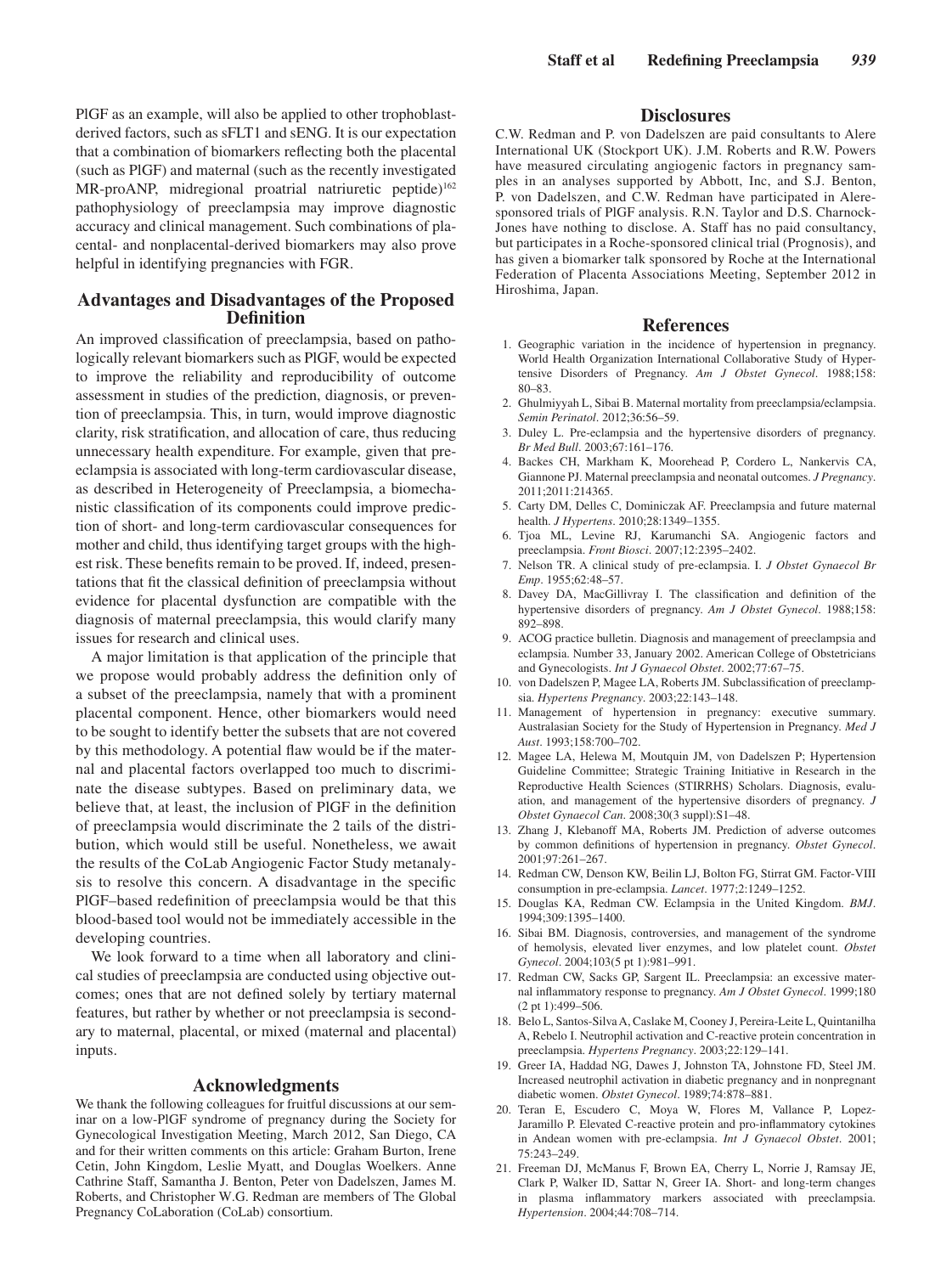- 22. Gill R, Tsung A, Billiar T. Linking oxidative stress to inflammation: tolllike receptors. *Free Radic Biol Med*. 2010;48:1121–1132.
- 23. Schulz E, Gori T, Münzel T. Oxidative stress and endothelial dysfunction in hypertension. *Hypertens Res*. 2011;34:665–673.
- 24. Redman CW, Sargent IL. Placental stress and pre-eclampsia: a revised view. *Placenta*. 2009;30 suppl A:S38–S42.
- 25. Hubel CA, Roberts JM, Taylor RN, Musci TJ, Rogers GM, McLaughlin MK. Lipid peroxidation in pregnancy: new perspectives on preeclampsia. *Am J Obstet Gynecol*. 1989;161:1025–1034.
- 26. Branch DW, Mitchell MD, Miller E, Palinski W, Witztum JL. Preeclampsia and serum antibodies to oxidised low-density lipoprotein. *Lancet*. 1994;343:645–646.
- 27. Barden A, Beilin LJ, Ritchie J, Croft KD, Walters BN, Michael CA. Plasma and urinary 8-iso-prostane as an indicator of lipid peroxidation in pre-eclampsia and normal pregnancy. *Clin Sci*. 1996;91:711–718.
- 28. Harsem NK, Braekke K, Staff AC. Augmented oxidative stress as well as antioxidant capacity in maternal circulation in preeclampsia. *Eur J Obstet Gynecol Reprod Biol*. 2006;128:209–215.
- 29. Chun D, Braga C, Chow C, Lok L. Clinical observations on some aspects of hydatidiform moles. *J Obstet Gynaecol Br Commonw*. 1964;71:180–184.
- 30. Piering WF, Garancis JG, Becker CG, Beres JA, Lemann J Jr. Preeclampsia related to a functioning extrauterine placenta: report of a case and 25-year follow-up. *Am J Kidney Dis*. 1993;21:310–313.
- 31. Myatt L, Miodovnik M. Prediction of preeclampsia. *Semin Perinatol*. 1999;23:45–57.
- 32. Burton GJ, Woods AW, Jauniaux E, Kingdom JC. Rheological and physiological consequences of conversion of the maternal spiral arteries for uteroplacental blood flow during human pregnancy. *Placenta*. 2009;30:473–482.
- 33. Staff AC, Dechend R, Pijnenborg R. Learning from the placenta: acute atherosis and vascular remodeling in preeclampsia-novel aspects for atherosclerosis and future cardiovascular health. *Hypertension*. 2010;56:1026–1034.
- 34. Pijnenborg R, Anthony J, Davey DA, Rees A, Tiltman A, Vercruysse L, van Assche A. Placental bed spiral arteries in the hypertensive disorders of pregnancy. *Br J Obstet Gynaecol*. 1991;98:648–655.
- 35. Maynard SE, Min JY, Merchan J, Lim KH, Li J, Mondal S, Libermann TA, Morgan JP, Sellke FW, Stillman IE, Epstein FH, Sukhatme VP, Karumanchi SA. Excess placental soluble fms-like tyrosine kinase 1 (sFlt1) may contribute to endothelial dysfunction, hypertension, and proteinuria in preeclampsia. *J Clin Invest*. 2003;111:649–658.
- 36. Venkatesha S, Toporsian M, Lam C, et al. Soluble endoglin contributes to the pathogenesis of preeclampsia. *Nat Med*. 2006;12:642–649.
- 37. Staff AC, Braekke K, Harsem NK, Lyberg T, Holthe MR. Circulating concentrations of sFlt1 (soluble fms-like tyrosine kinase 1) in fetal and maternal serum during pre-eclampsia. *Eur J Obstet Gynecol Reprod Biol*. 2005;122:33–39.
- 38. Taylor RN, Grimwood J, Taylor RS, McMaster MT, Fisher SJ, North RA. Longitudinal serum concentrations of placental growth factor: evidence for abnormal placental angiogenesis in pathologic pregnancies. *Am J Obstet Gynecol*. 2003;188:177–182.
- 39. Bates DO. An unexpected tail of VEGF and PlGF in pre-eclampsia. *Biochem Soc Trans*. 2011;39:1576–1582.
- 40. Roberts JM, Taylor RN, Musci TJ, Rodgers GM, Hubel CA, McLaughlin MK. Preeclampsia: an endothelial cell disorder. *Am J Obstet Gynecol*. 1989;161:1200–1204.
- 41. Ness RB, Roberts JM. Heterogeneous causes constituting the single syndrome of preeclampsia: a hypothesis and its implications. *Am J Obstet Gynecol*. 1996;175:1365–1370.
- 42. Redman CW, Sargent IL. Immunology of pre-eclampsia. *Am J Reprod Immunol*. 2010;63:534–543.
- 43. Redman CW, Sargent IL. Latest advances in understanding preeclampsia. *Science*. 2005;308:1592–1594.
- 44. Labarrere CA. Acute atherosis. A histopathological hallmark of immune aggression? *Placenta*. 1988;9:95–108.
- 45. Harsem NK, Roald B, Braekke K, Staff AC. Acute atherosis in decidual tissue: not associated with systemic oxidative stress in preeclampsia. *Placenta*. 2007;28:958–964.
- 46. Belo L, Caslake M, Gaffney D, Santos-Silva A, Pereira-Leite L, Quintanilha A, Rebelo I. Changes in LDL size and HDL concentration in normal and preeclamptic pregnancies. *Atherosclerosis*. 2002;162:425–432.
- 47. Zeek PM, Assali NS. Vascular changes in the decidua associated with eclamptogenic toxemia of pregnancy. *Am J Clin Pathol*. 1950;20:1099–1109.
- 48. Khong TY. Acute atherosis in pregnancies complicated by hypertension, small-for-gestational-age infants, and diabetes mellitus. *Arch Pathol Lab Med*. 1991;115:722–725.
- 49. Nayar R, Lage JM. Placental changes in a first trimester missed abortion in maternal systemic lupus erythematosus with antiphospholipid syndrome; a case report and review of the literature. *Hum Pathol*. 1996;27:201–206.
- 50. Yan ZQ, Hansson GK. Innate immunity, macrophage activation, and atherosclerosis. *Immunol Rev*. 2007;219:187–203.
- 51. Burton GJ, Charnock-Jones DS, Jauniaux E. Regulation of vascular growth and function in human placenta. *Reproduction*. 2009;138:895–902.
- 52. Brosens I, Renaer M. On the pathogenesis of placental infarcts in preeclampsia. *J Obstet Gynaecol Br Commonw*. 1972;79:794–799.
- 53. Khong TY, Mott C. Immunohistologic demonstration of endothelial disruption in acute atherosis in pre-eclampsia. *Eur J Obstet Gynecol Reprod Biol*. 1993;51:193–197.
- 54. Jones CJ, Fox H. An ultrastructural and ultrahistochemical study of the human placenta in maternal pre-eclampsia. *Placenta*. 1980;1:61–76.
- 55. Yung HW, Calabrese S, Hynx D, Hemmings BA, Cetin I, Charnock-Jones DS, Burton GJ. Evidence of placental translation inhibition and endoplasmic reticulum stress in the etiology of human intrauterine growth restriction. *Am J Pathol*. 2008;173:451–462.
- 56. Hung TH, Burton GJ. Hypoxia and reoxygenation: a possible mechanism for placental oxidative stress in preeclampsia. *Taiwan J Obstet Gynecol*. 2006;45:189–200.
- 57. Johnson RD, Polakoski KL, Huang X, Sadovsky Y, Nelson DM. The release of 15-hydroxyeicosatetraenoic acid by human placental trophoblast is increased in preeclampsia. *Am J Obstet Gynecol*. 1998;178(1 pt 1):54–58.
- 58. Mitchell MD, Koenig JM. Increased production of 15-hydroxyeicosatetraenoic acid by placentae from pregnancies complicated by pregnancy-induced hypertension. *Prostaglandins Leukot Essent Fatty Acids*. 1991;43:61–62.
- 59. Staff AC, Halvorsen B, Ranheim T, Henriksen T. Elevated level of free 8-iso-prostaglandin F2alpha in the decidua basalis of women with preeclampsia. *Am J Obstet Gynecol*. 1999;181(5 pt 1):1211–1215.
- 60. Staff AC, Ranheim T, Khoury J, Henriksen T. Increased contents of phospholipids, cholesterol, and lipid peroxides in decidua basalis in women with preeclampsia. *Am J Obstet Gynecol*. 1999;180(3 pt 1):587–592.
- 61. Walsh SW, Vaughan JE, Wang Y, Roberts LJ II. Placental isoprostane is significantly increased in preeclampsia. *FASEB J*. 2000;14:1289–1296.
- 62. Myatt L, Cui X. Oxidative stress in the placenta. *Histochem Cell Biol*. 2004;122:369–382.
- 63. Chen B, Longtine MS, Sadovsky Y, Nelson DM. Hypoxia downregulates p53 but induces apoptosis and enhances expression of BAD in cultures of human syncytiotrophoblasts. *Am J Physiol, Cell Physiol*. 2010;299:C968–C976.
- 64. Nevo O, Soleymanlou N, Wu Y, Xu J, Kingdom J, Many A, Zamudio S, Caniggia I. Increased expression of sFlt-1 in *in vivo* and *in vitro* models of human placental hypoxia is mediated by HIF-1. *Am J Physiol Regul Integr Comp Physiol*. 2006;291:R1085–R1093.
- 65. Southcombe J, Tannetta D, Redman C, Sargent I. The immunomodulatory role of syncytiotrophoblast microvesicles. *PLoS ONE*. 2011;6:e20245.
- 66. Redman CW, Sargent IL. Circulating microparticles in normal pregnancy and pre-eclampsia. *Placenta*. 2008;29 suppl A:S73–S77.
- 67. Xiong X, Demianczuk NN, Saunders LD, Wang FL, Fraser WD. Impact of preeclampsia and gestational hypertension on birth weight by gestational age. *Am J Epidemiol*. 2002;155:203–209.
- 68. Vatten LJ, Skjaerven R. Is pre-eclampsia more than one disease? *BJOG*. 2004;111:298–302.
- 69. Sibai BM. Management of late preterm and early-term pregnancies complicated by mild gestational hypertension/pre-eclampsia. *Semin Perinatol*. 2011;35:292–296.
- 70. Klungsøyr K, Morken NH, Irgens L, Vollset SE, Skjaerven R. Secular trends in the epidemiology of pre-eclampsia throughout 40 years in Norway: prevalence, risk factors and perinatal survival. *Paediatr Perinat Epidemiol*. 2012;26:190–198.
- 71. Sibai BM, Ramadan MK, Usta I, Salama M, Mercer BM, Friedman SA. Maternal morbidity and mortality in 442 pregnancies with hemolysis, elevated liver enzymes, and low platelets (HELLP syndrome). *Am J Obstet Gynecol*. 1993;169:1000–1006.
- 72. Sibai B, Dekker G, Kupferminc M. Pre-eclampsia. *Lancet*. 2005;365:785–799.
- 73. Bellamy L, Casas JP, Hingorani AD, Williams DJ. Pre-eclampsia and risk of cardiovascular disease and cancer in later life: systematic review and meta-analysis. *BMJ*. 2007;335:974.
- 74. Wikström AK, Haglund B, Olovsson M, Lindeberg SN. The risk of maternal ischaemic heart disease after gestational hypertensive disease. *BJOG*. 2005;112:1486–1491.
- 75. Ness RB, Hubel CA. Risk for coronary artery disease and morbid preeclampsia: a commentary. *Ann Epidemiol*. 2005;15:726–733.
- 76. Mongraw-Chaffin ML, Cirillo PM, Cohn BA. Preeclampsia and cardiovascular disease death: prospective evidence from the child health and development studies cohort. *Hypertension*. 2010;56:166–171.
- 77. Funai EF, Friedlander Y, Paltiel O, Tiram E, Xue X, Deutsch L, Harlap S. Long-term mortality after preeclampsia. *Epidemiology*. 2005;16:206–215.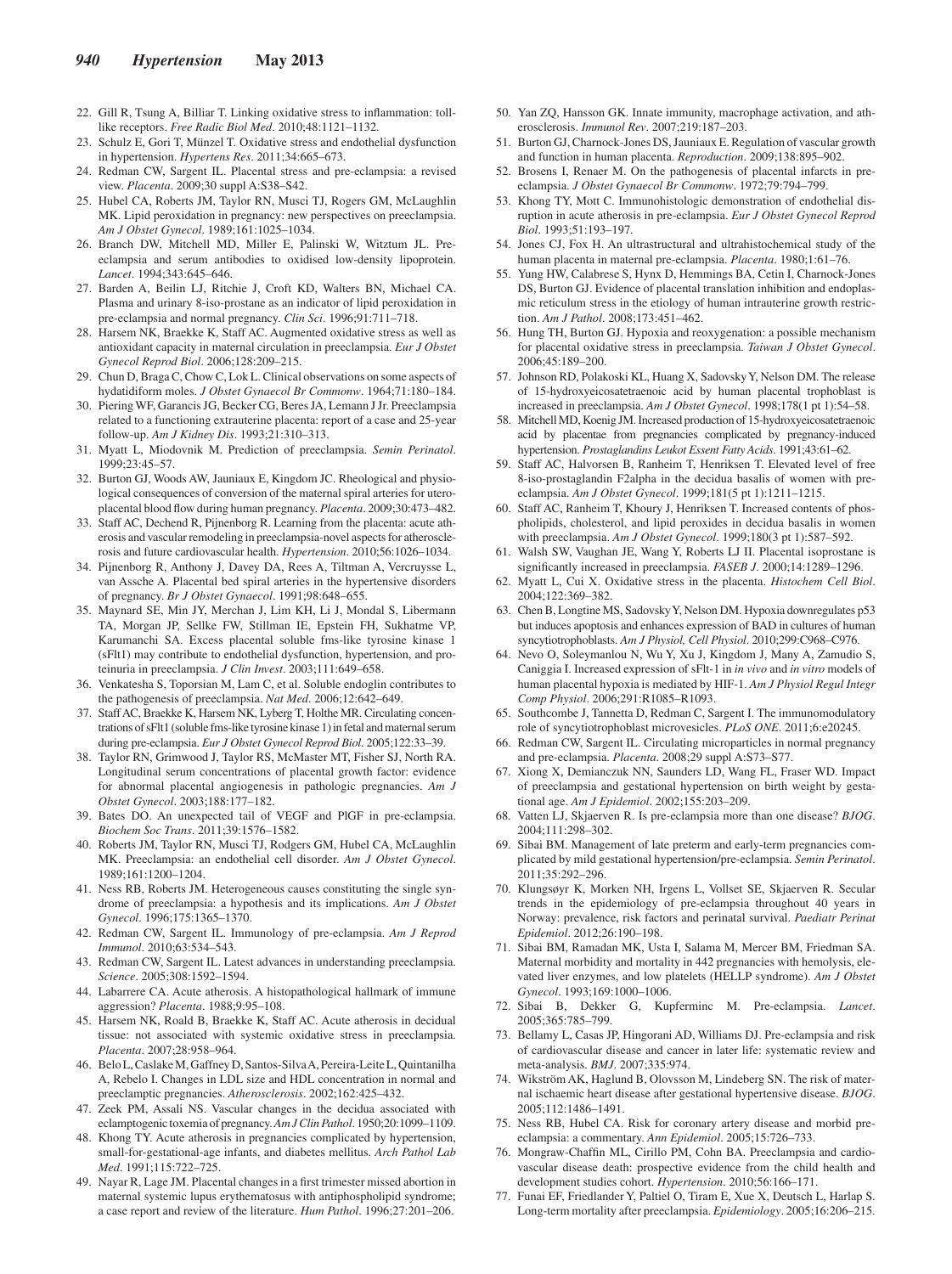- 78. Irgens HU, Reisaeter L, Irgens LM, Lie RT. Long term mortality of mothers and fathers after pre-eclampsia: population based cohort study. *BMJ*. 2001;323:1213–1217.
- 79. Newstead J, von Dadelszen P, Magee LA. Preeclampsia and future cardiovascular risk. *Expert Rev Cardiovasc Ther*. 2007;5:283–294.
- 80. Lazdam M, de la Horra A, Pitcher A, Mannie Z, Diesch J, Trevitt C, Kylintireas I, Contractor H, Singhal A, Lucas A, Neubauer S, Kharbanda R, Alp N, Kelly B, Leeson P. Elevated blood pressure in offspring born premature to hypertensive pregnancy: is endothelial dysfunction the underlying vascular mechanism? *Hypertension*. 2010;56:159–165.
- 81. Davis EF, Newton L, Lewandowski AJ, Lazdam M, Kelly BA, Kyriakou T, Leeson P. Pre-eclampsia and offspring cardiovascular health: mechanistic insights from experimental studies. *Clin Sci*. 2012;123:53–72.
- 82. Libby P, Ridker PM, Hansson GK; Leducq Transatlantic Network on Atherothrombosis. Inflammation in atherosclerosis: from pathophysiology to practice. *J Am Coll Cardiol*. 2009;54:2129–2138.
- 83. Mehta S, Farmer JA. Obesity and inflammation: a new look at an old problem. *Curr Atheroscler Rep*. 2007;9:134–138.
- 84. de Luca C, Olefsky JM. Inflammation and insulin resistance. *FEBS Lett*. 2008;582:97–105.
- 85. Bauer S, Pollheimer J, Hartmann J, Husslein P, Aplin JD, Knöfler M. Tumor necrosis factor-alpha inhibits trophoblast migration through elevation of plasminogen activator inhibitor-1 in first-trimester villous explant cultures. *J Clin Endocrinol Metab*. 2004;89:812–822.
- 86. Murphy DJ, Stirrat GM. Mortality and morbidity associated with earlyonset preeclampsia. *Hypertens Pregnancy*. 2000;19:221–231.
- 87. Moldenhauer JS, Stanek J, Warshak C, Khoury J, Sibai B. The frequency and severity of placental findings in women with preeclampsia are gestational age dependent. *Am J Obstet Gynecol*. 2003;189:1173–1177.
- 88. Ogge G, Chaiworapongsa T, Romero R, Hussein Y, Kusanovic JP, Yeo L, Kim CJ, Hassan SS. Placental lesions associated with maternal underperfusion are more frequent in early-onset than in late-onset preeclampsia. *J Perinat Med*. 2011;39:641–652.
- 89. Sebire NJ, Goldin RD, Regan L. Term preeclampsia is associated with minimal histopathological placental features regardless of clinical severity. *J Obstet Gynaecol*. 2005;25:117–118.
- 90. MacKay AP, Berg CJ, Atrash HK. Pregnancy-related mortality from preeclampsia and eclampsia. *Obstet Gynecol*. 2001;97:533–538.
- 91. Hnat MD, Sibai BM, Caritis S, Hauth J, Lindheimer MD, MacPherson C, VanDorsten JP, Landon M, Miodovnik M, Paul R, Meis P, Thurnau G, Dombrowski M; National Institute of Child Health and Human Development Network of Maternal-Fetal Medicine-Units. Perinatal outcome in women with recurrent preeclampsia compared with women who develop preeclampsia as nulliparas. *Am J Obstet Gynecol*. 2002;186:422–426.
- 92. Poon LC, Kametas NA, Maiz N, Akolekar R, Nicolaides KH. Firsttrimester prediction of hypertensive disorders in pregnancy. *Hypertension*. 2009;53:812–818.
- 93. Chappell LC, Enye S, Seed P, Briley AL, Poston L, Shennan AH. Adverse perinatal outcomes and risk factors for preeclampsia in women with chronic hypertension: a prospective study. *Hypertension*. 2008;51:1002–1009.
- 94. Stekkinger E, Zandstra M, Peeters LL, Spaanderman ME. Early-onset preeclampsia and the prevalence of postpartum metabolic syndrome. *Obstet Gynecol*. 2009;114:1076–1084.
- 95. Ihle BU, Long P, Oats J. Early onset pre-eclampsia: recognition of underlying renal disease. *BMJ. (Clin Res Ed)*. 1987;294:79–81.
- 96. Davis EF, Lazdam M, Lewandowski AJ, Worton SA, Kelly B, Kenworthy Y, Adwani S, Wilkinson AR, McCormick K, Sargent I, Redman C, Leeson P. Cardiovascular risk factors in children and young adults born to preeclamptic pregnancies: a systematic review. *Pediatrics*. 2012;129:e1552–e1561.
- 97. Fugelseth D, Ramstad HB, Kvehaugen AS, Nestaas E, Støylen A, Staff AC. Myocardial function in offspring 5-8years after pregnancy complicated by preeclampsia. *Early Hum Dev*. 2011;87:531–535.
- Soto E, Romero R, Kusanovic JP, Ogge G, Hussein Y, Yeo L, Hassan SS, Kim CJ, Chaiworapongsa T. Late-onset preeclampsia is associated with an imbalance of angiogenic and anti-angiogenic factors in patients with and without placental lesions consistent with maternal underperfusion. *J Matern Fetal Neonatal Med*. 2012;25:498–507.
- 99. Denizot Y, Leguyader A, Cornu E, Laskar M, Orsel I, Vincent C, Nathan N. Release of soluble vascular endothelial growth factor receptor-1 (sFlt-1) during coronary artery bypass surgery. *J Cardiothorac Surg*. 2007;2:38.
- 100. Rajakumar A, Michael HM, Rajakumar PA, Shibata E, Hubel CA, Karumanchi SA, Thadhani R, Wolf M, Harger G, Markovic N. Extra-placental expression of vascular endothelial growth factor receptor-1, (Flt-1) and soluble Flt-1 (sFlt-1), by peripheral blood mononuclear cells (PBMCs) in normotensive and preeclamptic pregnant women. *Placenta*. 2005;26:563–573.
- 101. Herse F, Fain JN, Janke J, Engeli S, Kuhn C, Frey N, Weich HA, Bergmann A, Kappert K, Karumanchi SA, Luft FC, Muller DN, Staff AC, Dechend R. Adipose tissue-derived soluble fms-like tyrosine kinase 1 is an obesityrelevant endogenous paracrine adipokine. *Hypertension*. 2011;58:37–42.
- 102. Thadhani R, Mutter WP, Wolf M, Levine RJ, Taylor RN, Sukhatme VP, Ecker J, Karumanchi SA. First trimester placental growth factor and soluble fms-like tyrosine kinase 1 and risk for preeclampsia. *J Clin Endocrinol Metab*. 2004;89:770–775.
- 103. Akolekar R, de Cruz J, Foidart JM, Munaut C, Nicolaides KH. Maternal plasma soluble fms-like tyrosine kinase-1 and free vascular endothelial growth factor at 11 to 13 weeks of gestation in preeclampsia. *Prenat Diagn*. 2010;30:191–197.
- 104. Wa Law L, Sahota DS, Chan LW, Chen M, Lau TK, Leung TY. Serum placental growth factor and fms-like tyrosine kinase 1 during first trimester in Chinese women with pre-eclampsia—a case-control study. *J Matern Fetal Neonatal Med*. 2011;24:808–811.
- 105. Chen G, Zhang L, Jin X, Zhou Y, Niu J, Chen J, Gu Y. Effects of angiogenic factors, antagonists, and podocyte injury on development of proteinuria in preeclampsia. *Reprod Sci*. Epub ahead of print September 18, 2012.
- 106. Boucoiran I, Thissier-Levy S, Wu Y, Wei SQ, Luo ZC, Delvin E, Fraser WD, Audibert F. Risks for preeclampsia and small for gestational age: predictive values of placental growth factor, soluble fms-like tyrosine kinase-1, and inhibin A in singleton and multiple-gestation pregnancies. *Am J Perinatol*. Epub ahead of print December 3, 2012.
- 107. Maglione D, Guerriero V, Viglietto G, Delli-Bovi P, Persico MG. Isolation of a human placenta cDNA coding for a protein related to the vascular permeability factor. *Proc Natl Acad Sci USA*. 1991;88:9267–9271.
- 108. Iwasaki H, Kawamoto A, Tjwa M, Horii M, Hayashi S, Oyamada A, Matsumoto T, Suehiro S, Carmeliet P, Asahara T. PlGF repairs myocardial ischemia through mechanisms of angiogenesis, cardioprotection and recruitment of myo-angiogenic competent marrow progenitors. *PLoS ONE*. 2011;6:e24872.
- 109. De Falco S. The discovery of placenta growth factor and its biological activity. *Exp Mol Med*. 2012;44:1–9.
- 110. Autiero M, Luttun A, Tjwa M, Carmeliet P. Placental growth factor and its receptor, vascular endothelial growth factor receptor-1: novel targets for stimulation of ischemic tissue revascularization and inhibition of angiogenic and inflammatory disorders. *J Thromb Haemost*. 2003;1:1356–1370.
- 111. Accornero F, van Berlo JH, Benard MJ, Lorenz JN, Carmeliet P, Molkentin JD. Placental growth factor regulates cardiac adaptation and hypertrophy through a paracrine mechanism. *Circ Res*. 2011;109:272–280.
- 112. Green CJ, Lichtlen P, Huynh NT, Yanovsky M, Laderoute KR, Schaffner W, Murphy BJ. Placenta growth factor gene expression is induced by hypoxia in fibroblasts: a central role for metal transcription factor-1. *Cancer Res*. 2001;61:2696–2703.
- 113. Cianfarani F, Zambruno G, Brogelli L, Sera F, Lacal PM, Pesce M, Capogrossi MC, Failla CM, Napolitano M, Odorisio T. Placenta growth factor in diabetic wound healing: altered expression and therapeutic potential. *Am J Pathol*. 2006;169:1167–1182.
- 114. Kvehaugen AS, Dechend R, Ramstad HB, Troisi R, Fugelseth D, Staff AC. Endothelial function and circulating biomarkers are disturbed in women and children after preeclampsia. *Hypertension*. 2011;58:63–69.
- 115. Lenderink T, Heeschen C, Fichtlscherer S, Dimmeler S, Hamm CW, Zeiher AM, Simoons ML, Boersma E; CAPTURE Investigators. Elevated placental growth factor levels are associated with adverse outcomes at four-year follow-up in patients with acute coronary syndromes. *J Am Coll Cardiol*. 2006;47:307–311.
- 116. Iwama H, Uemura S, Naya N, et al. Cardiac expression of placental growth factor predicts the improvement of chronic phase left ventricular function in patients with acute myocardial infarction. *J Am Coll Cardiol*. 2006;47:1559–1567.
- 117. Hemmeryckx B, van Bree R, Van Hoef B, Vercruysse L, Lijnen HR, Verhaeghe J. Adverse adipose phenotype and hyperinsulinemia in gravid mice deficient in placental growth factor. *Endocrinology*. 2008;149:2176–2183.
- 118. De Falco S. The discovery of placenta growth factor and its biological activity. *Exp Mol Med*. 2012;44:1–9.
- 119. Levine RJ, Maynard SE, Qian C, Lim KH, England LJ, Yu KF, Schisterman EF, Thadhani R, Sachs BP, Epstein FH, Sibai BM, Sukhatme VP, Karumanchi SA. Circulating angiogenic factors and the risk of preeclampsia. *N Engl J Med*. 2004;350:672–683.
- 120. Khaliq A, Li XF, Shams M, Sisi P, Acevedo CA, Whittle MJ, Weich H, Ahmed A. Localisation of placenta growth factor (PIGF) in human term placenta. *Growth Factors*. 1996;13:243–250,color plates I.
- 121. Shore VH, Wang TH, Wang CL, Torry RJ, Caudle MR, Torry DS. Vascular endothelial growth factor, placenta growth factor and their receptors in isolated human trophoblast. *Placenta*. 1997;18:657–665.